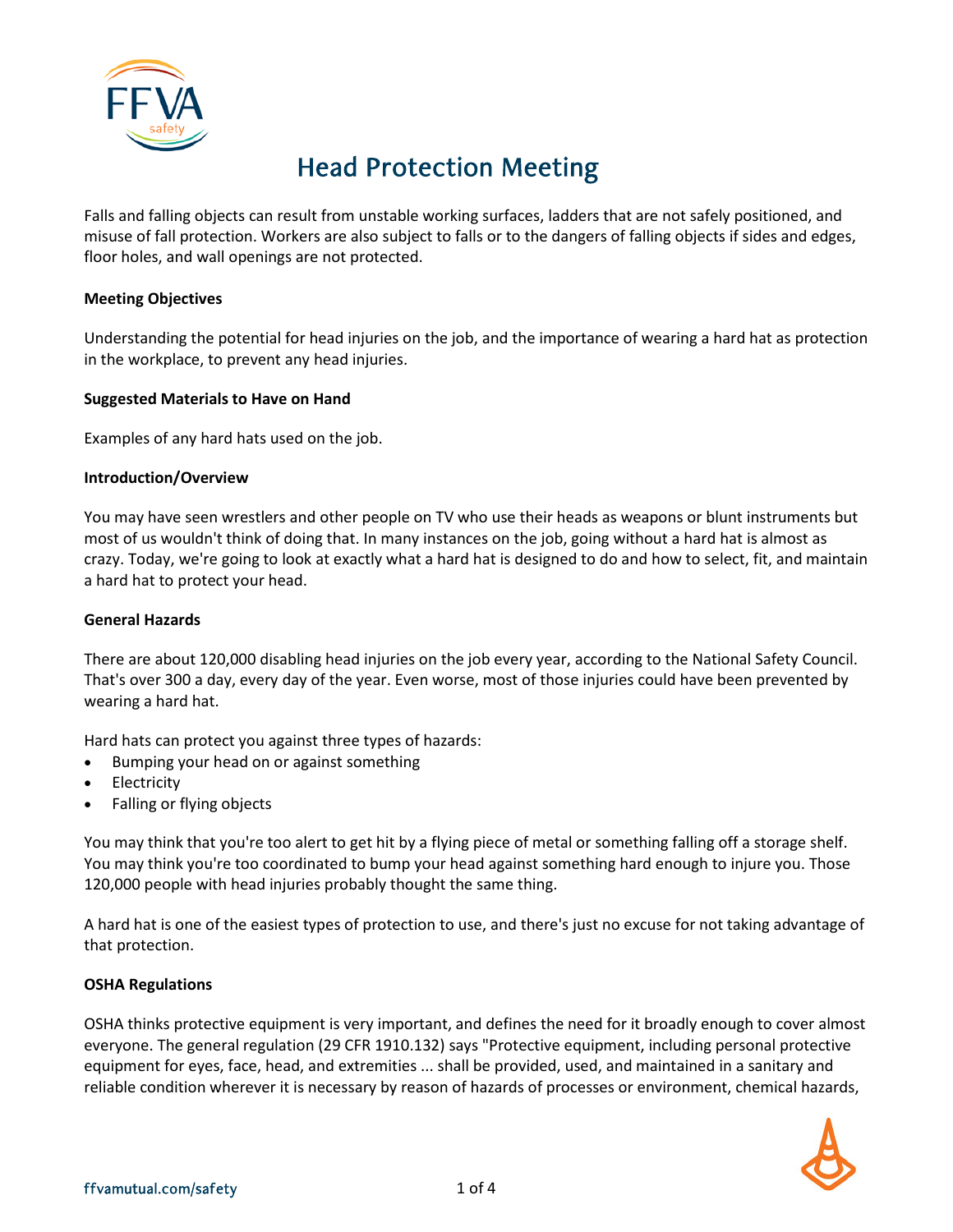## Head Protection Meeting Page 2 of 4

radiological hazards, or mechanical irritants encountered in a manner capable of causing injury or impairment in the function of any part of the body through absorption, inhalation or physical contact." That pretty much covers everything. OSHA then goes on to say that the equipment "shall be of safe design and construction for the work to be performed," and note that even if the employees provide their own equipment, "the employer shall be responsible to assure its adequacy."

That's the general regulation. OSHA also has something specific to say about head protection (29 CFR 1910.135): "Protective Helmets purchased after July 5, 1994 shall comply with ANSI Z89.1–1986, "American National Standard for Personnel Protection—Protective Headwear for Industrial Workers-Requirements," which is incorporated by reference, or shall be demonstrated to be equally effective. …Protective helmets purchased before July 5, 1994, shall comply with the ANSI standard "American National Standard Safety Requirements for Industrial Head Protection," ANSI Z89.1969, or shall be demonstrated by the employer to be equally effective." We'll get to those requirements in a moment.

What I'm trying to say is that if there's any risk of a head injury, OSHA expects the company to provide you with hard hats and expects you to wear them and take care of them.

#### **Protection against Hazards**

A hard hat is designed both to resist blows to the head and to absorb the shock of the blow. The one-piece outer shell takes the blow. The cradle lining attached to the headband acts as a cushion that absorbs the shock. As you know, there's a space between the shell and your head, and that's important because it's the area that takes the shock.

A hard hat should also have a chin strap to make sure it stays on if you fall, bump your head, get hit, or just get out in the wind.

Those American National Safety Requirements I mentioned appear on the label inside your hard hat. They divide hard hats into four different classes:

- Class A hard hats are the ones you usually find in a manufacturing environment. They're classified as having limited voltage resistance and are primarily designed to protect your head against impact. They're also water-resistant and slow to burn if you get caught in a fire.
- Class B hard hats are designed for people who work with electricity. They're classified as having high-voltage resistance, which means they have no metal parts and won't conduct electricity. They're also water-resistant and slow-burning.
- Class C hard hats are sometimes used in manufacturing. They offer no voltage protection and are usually made of aluminum.
- Class D hard hats are designed for use by firefighters. They are fire-resistant and won't conduct electricity.

Obviously, you have to select a hard hat that protects against the hazards you encounter on the job.

#### **Safety Procedures**

Like any personal protective equipment, a hard hat has to fit correctly. The headbands are adjustable and should fit so that the actual hat doesn't touch your head. They should also be comfortable and should not irritate the skin. Many hard hats also have a removable sweatband that goes over either the forehead or the whole head. They should, obviously, be removed and washed periodically.

Don't wear a hard hat over a hat. It won't fit right. If you're working outdoors or in any cold environment, ask

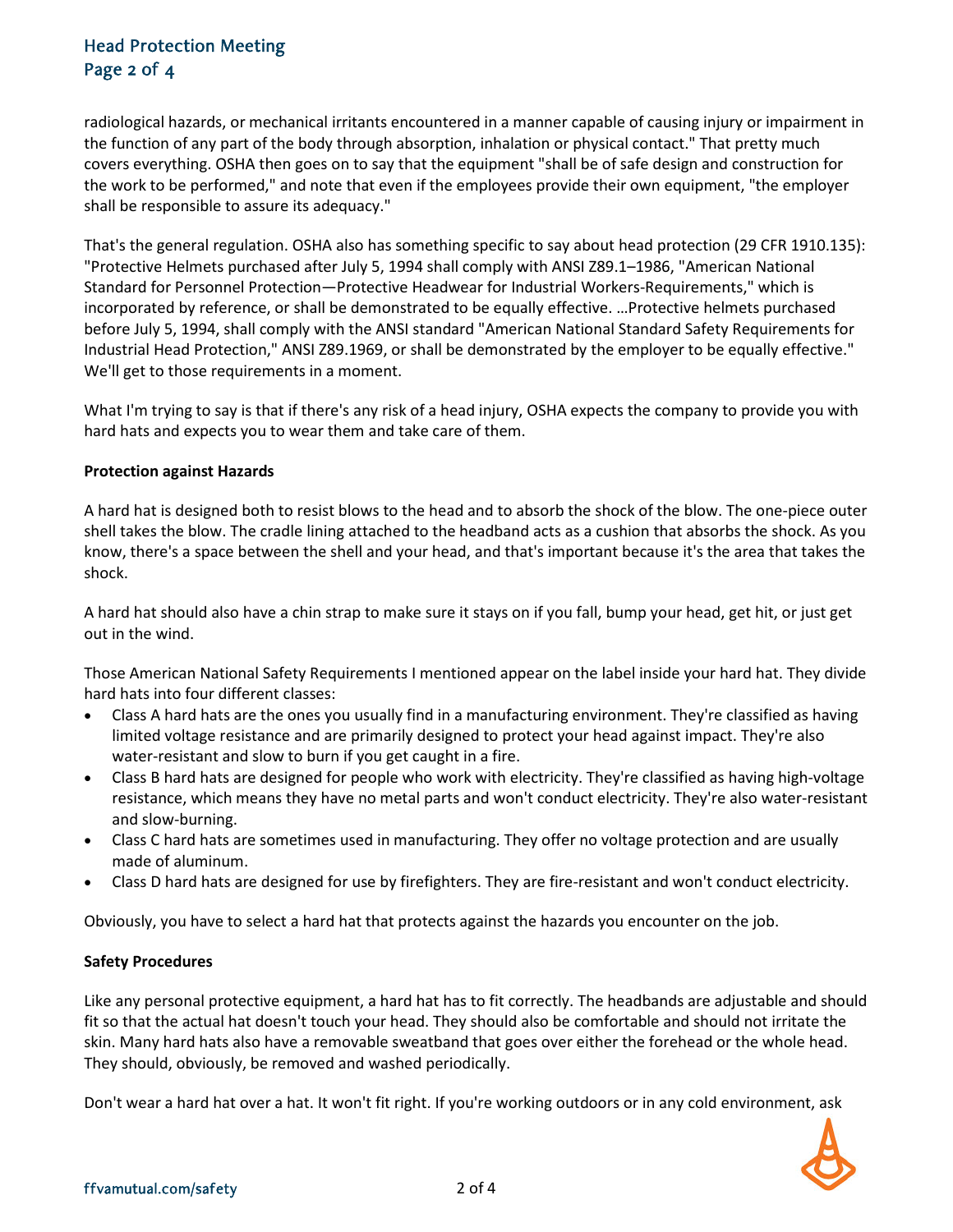## Head Protection Meeting Page 3 of 4

about getting a special hard-hat liner designed to keep you warm.

Hard hats are, obviously, tough, but that doesn't mean they're indestructible. You have to give them a little care.

- Don't toss your hard hat around; try to avoid getting it banged or scraped.
- Inspect your hard hat daily for dents, cracks, etc.
- Get a replacement for any hard hat that has a crack or hole, or which has taken a heavy blow but doesn't show any damage.
- It's also a good idea to clean your hard hat occasionally. It's pretty simple: the best way is to dip it in hot soapy water, scrub, rinse, and dry.
- Store your hard hat out of harm's way, avoiding sun and high heat. Leaving it on the back deck of your car, for instance, is likely to make it deteriorate over time.

#### **Suggested Discussion Questions**

- What types of hazards do hard hats protect you against?
- How does the hard hat protect you?
- What Class of hard hat do we use and what is it primarily designed to protect against?
- How should a headband be adjusted?
- Why is a chin strap important?
- When should you replace a hard hat?
- Are there any other questions?

#### **Wrap-Up**

There's nothing very complicated about hard hats or the injuries they're designed to prevent. And there's nothing very subtle about the regulations requiring them.

This is a real straightforward area of safety. A lot of people get head injuries on the job. Most of them could have been prevented by wearing hard hats. They're required and they're sensible. They're easy to wear, easy to adjust, and easy to maintain.

There's just one more thing to say. Wear them.